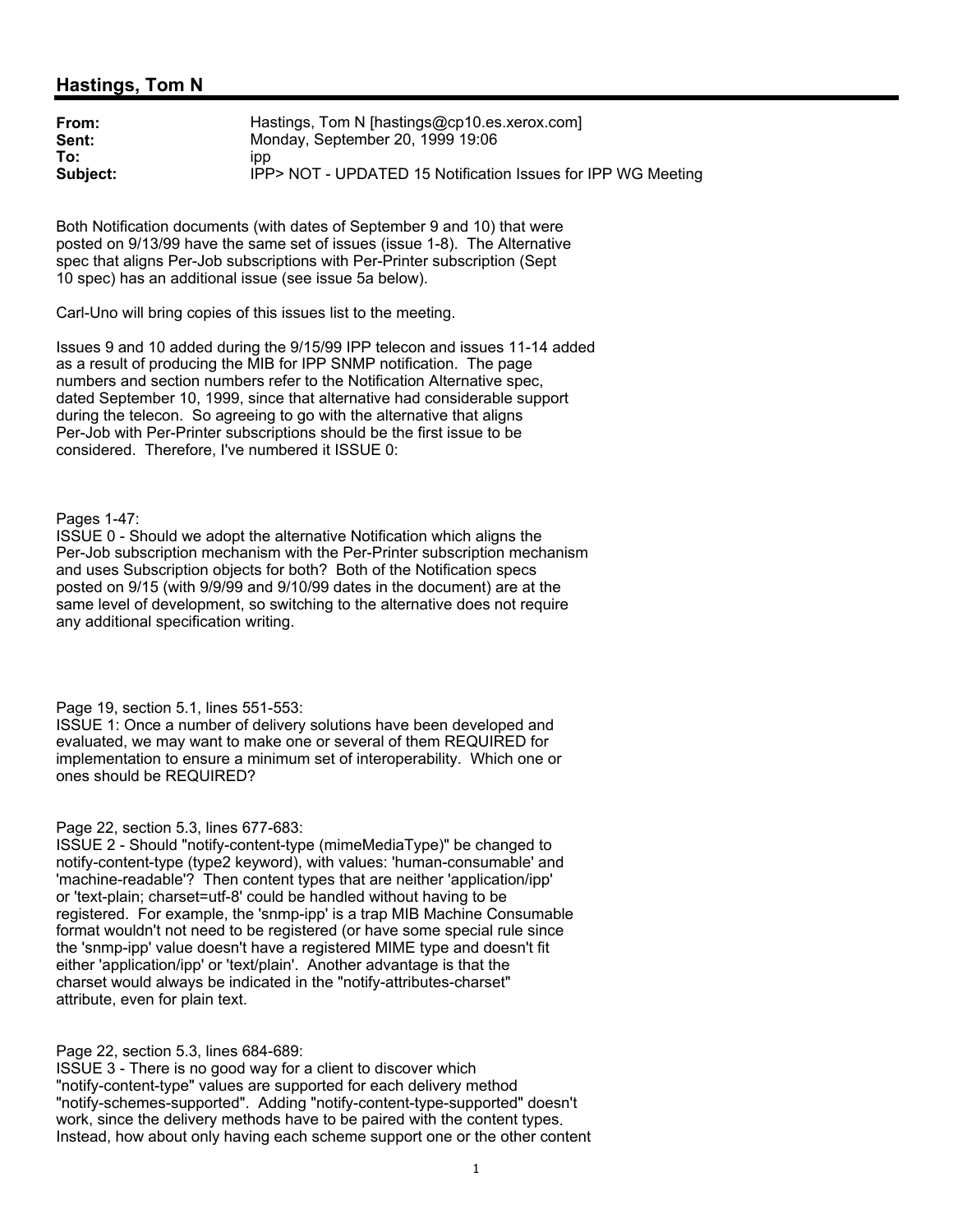type? Then we don't need "notify-content-type" as all. For the 'mailto' scheme, we specify it is human-consumable, i.e., text, and then register a 'mailto-ipp' scheme which is the 'application/ipp' scheme.

Page 23, section 5.5, lines 703-708:

ISSUE 4 - Should the Subscription object attributes "notify-attributes-charset (charset)" and "notify-attributes-natural-languages (naturalLanguage)" be renames to simply "attributes-charset (charset)" and "attributes-natural-languages (naturalLanguage)" so that all IPP requests and objects have the same names? Then the "notify-attributes-charset (charset)" and "notify-attributes-natural-languages (naturalLanguage)" would only be operation attributes that set or reflect the "attributes-charset (charset)" and "attributes-natural-languages (naturalLanguage)" Subscription object attributes.

Page 25, section 6, lines 780-782:

ISSUE 5 - Shouldn't we add a "number-of-printer-subscriptions" Printer Description attribute, since the client is NOT assured that it can determine the number of outstanding Per-Printer Subscriptions by doing Get-Printer-Subscriptions because of access control?

Page 25, section 6, lines 783-786:

ISSUE 5a - Shouldn't we add a "number-of-job-subscriptions" Job Description attribute, since the client is NOT assured that it can determine the number of outstanding Per-Job Subscriptions by doing Get-Subscriptions because of access control and since there are no Job Descriptions attributes associated with notification.

During the 9/15 telecon, there were four alternatives for Job Description attributes for notification:

a. "number-of-job-subscriptions (integer(0:MAX))" - the number of Per-Job subscriptions for this job

b. "job-subscriptions (boolean)" - whether or not this job has any Per-Job subscriptions

c. "job-subscription-ids (1setOf (integer(1:MAX))" - the set of Per-Job subscription ids for the Subscription objects associated with this job. In order to indicate that there are no Per-Job subscriptions, we need to decide on several alternatives: (1) don't return this attribute, (2) return this attribute with the 'no-value' out-of-band attribute value (see [ipp-mod] section 4.1), (3) return this attribute with a single integer 0 value (since 0 isn't a legal Subscription ID value), (4) return new '0setOf' attribute syntax in which 0 or more values can be represented. d. Don't have any Job Description attributes for notification (as in the current alternative spec).

Page 34, section 8.2.1, lines 1027-1032:

ISSUE 6 - Instead of Create-Printer-Subscription response returning "notify-lease-time-granted" which is NOT a Subscription object attribute, it is cleaner for implementation to return the "notify-printer-up-time" Subscription attribute instead, which is a Subscription object attribute. The client subtracts the "notify-printer-up-time" from the "notify-lease-expiration-time" to get the number of second remaining in the lease, just as it would for a Get-Subscript-Attributes response. OK to replace the "notify-lease-time-granted" with the "notify-printer-up-time" attribute in the response?

Page 34, section 8.2.1, lines 1036-1037: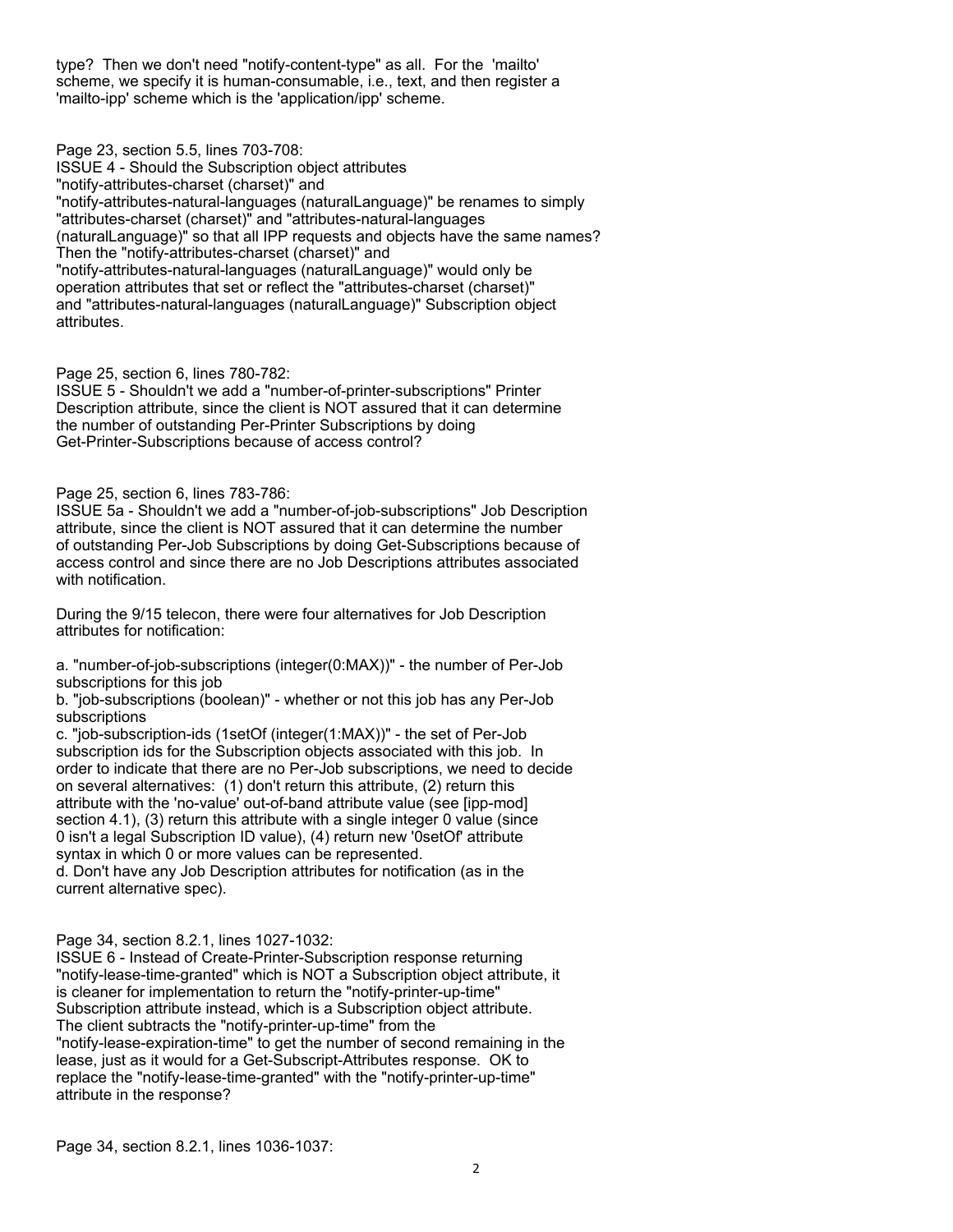ISSUE 7 - Should "notify-persistence-granted" be a Subscription object attribute too, so that all attributes returned in a response are Subscription object attributes?

Page 37, section 8.2.4, lines 1086-1089:

ISSUE 8 - Instead of Renew-Subscription response returning "notify-lease-time-granted" which is NOT a Subscription object attribute, it is cleaner for implementation to return the "notify-printer-up-time" Subscription attribute instead, which is a Subscription object attribute. Ok to replace the "notify-lease-time-granted" with the "notify-printer-up-time" attribute in the response?

The following issues are not listed in the Notification specification, but were added later during email and telecon discussions:

Page 18, section 5, Table 2 (and a new 5.n section): ISSUE 9 - Should we add the "job-id" Subscription Description attribute to the Subscription object? Or is it better to leave it out, so that implementations that need such a link would do so internally? The client doesn't need such a link, since when it queries using Get-Subscriptions, it supplies either the "job-id" it wants Per-Job subscriptions or it omits the "job-id" and gets all of the Per-Printer subscriptions. If we do add the "job-id" to the Subscription object, what about Per-Printer Subscription objects? See choices in issue 5a: Don't return "job-id", return "job-id" with a 0 (invalid subscription id value), return 'no-value' out-of-band value.

Page 31, section 8.1.1 and Table 7:

ISSUE 10 - Should we remove the last use of collection in the notification spec (see Ira McDonald mail suggestion), i.e., remove the "job-notify (1setOf collection)" operation attribute in the Job Creation operations (and Validate-Job)?

## Alternatives:

a. Don't change. Keep "job-notify (1setOf collection)" as an operation attribute (for the client to supply and the Printer to support) and 'collection' as a new attribute syntax.

b. Keep "job-notify (1setOf collection)" as an operation attribute (for the client to supply and 'collection' as a new attribute syntax. However, allow the Printer to be able to support the notification spec, but NEED NOT support the 'collection'. Instead the Printer would return the "job-notify" as an unsupported attribute, but would support the notification member attributes. In this case, the Printer is only supporting one Per-Job subscription in the Job Creation operations.

c. Remove the 'collection' attribute syntax all together (until another use of it is justified). Instead of one "job-notify (1setOf collection)" operation attribute in the Job Creation operations (and Validate-Job), we'd make the 6 member attributes be operation attributes instead:

notify-recipient (uri) notify-events (1setOf type2 keyword) notify-content-type (mimeMediaType) [See ISSUE 3 which would remove this one] subscriber-user-data (octetString(63)) notify-charset (charset)